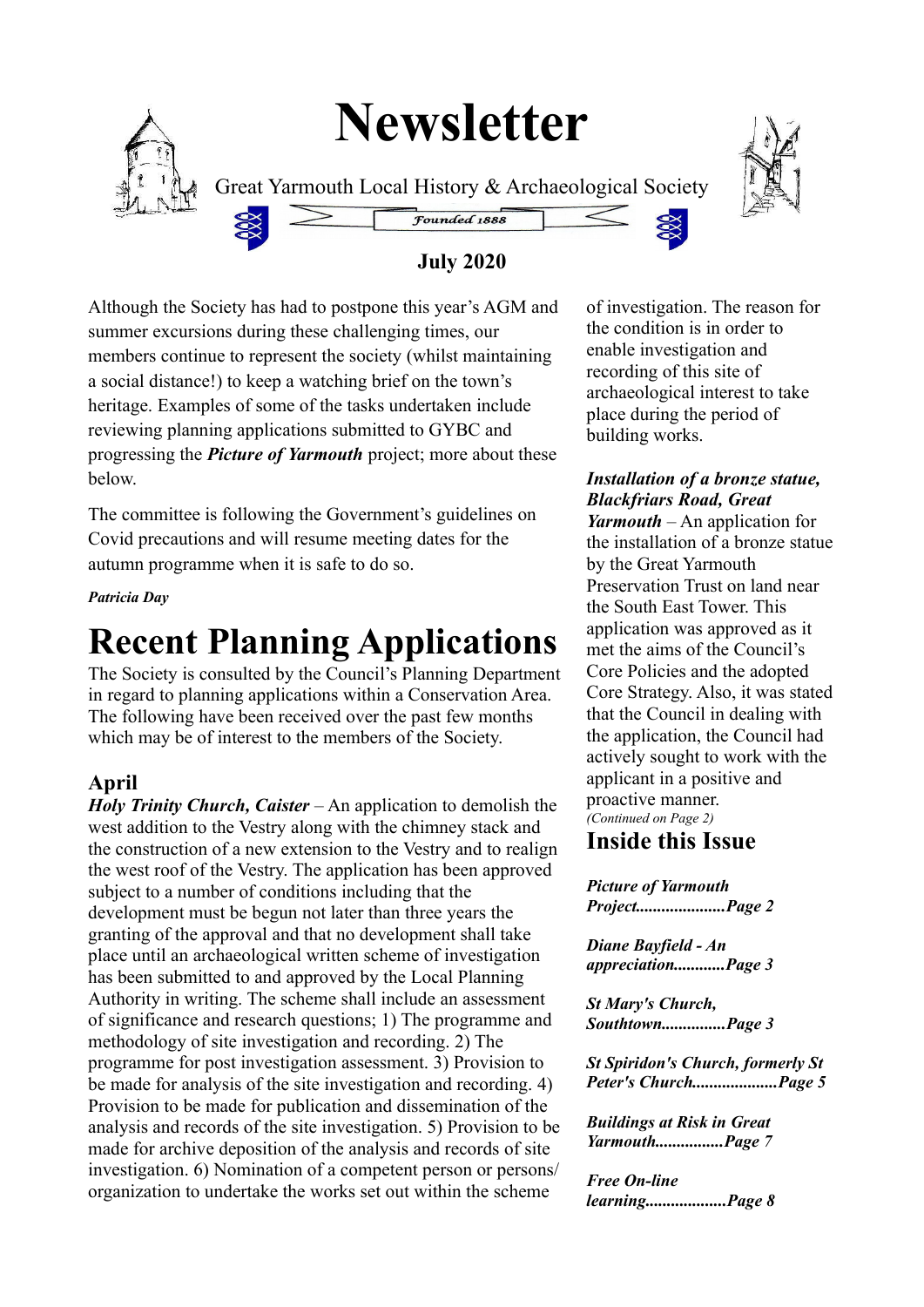*10 South Quay, Great Yarmouth* - Change of use from offices into a ground floor office, a first floor office and a three-storey flat above 10 South Quay. This is a Grade II listed building. The Borough Council's Conservation Section has stated the shop frontage is 'unsympathetic and inappropriate' for the historic environment. Whilst the Conservation Section does not oppose the conversion of the property, it does feel that the number of units inappropriate and that they appear to be too small. As such, the proposed changes may promote an unhealthy environment. Also the proposed external alterations would compromise the character and appearance of the property and that the plans have not included a heritage statement which suggests that there is a lack of understanding of a listed building and would justify the proposed changes. *15 Hall Quay, Great Yarmouth (The former Barclays Bank)* – Variation of conditions of planning permission that has already been granted by removing conditions 3,6 and 7 of the granted planning permission. These relate to the windows of the building.

#### **May**

*Demolition of existing railings at front of the Old Art School, Nelson Road Central, Great Yarmouth* - The application is for the installation of a removable opening in the railings of the Old Art School on Nelson Road Central, Great Yarmouth of the landscaped section at the front of the property to provide access to maintain the garden area and also maintain the building in this area when necessary. The main access to the property is by concrete steps to the front of the building with enclosed garden areas to either side. These garden areas are bounded by painted metal railings and person access to the garden on the right hand side from the side of the building. There is no person access to the small enclosed areas of garden to the left hand side of the steps. It is proposed that a section of matching metal railings be inserted into the perimeter fencing to the garden on the left hand side of the main steps and will be located on the step-side of the garden area, and more precisely to the side of the large flat area of step between the pairs of steps up to the building. The removable section will be constructed from matching materials, dimensions and decorated to match the remains of the railings that it is joined to. The removable section of railings will be secured to the existing railings on either side and secured by either bolt or padlocks connection. It is intended that the infill panel will be infrequently used and the proposers have stated that the design would make this removable section almost unnoticed. The Borough Council's Conservation Section has opposed this application

*The Conge/Brewery Street/George Street Great Yarmouth* - Outline application for demolition of existing buildings and the development of 89 dwellings (24 houses and 56 flats/maisonettes, described as 'market homes', and 9 flats/maisonettes, described as 'social/affordable housing' with some matters reserved.

#### *High Barn Farm, Edward Road, Winterton* – The

development of the site to include conversion and rebuilding of existing barn and outbuildings to form two dwellings. The Council's Planning Section has described this as being a fairly minor development with no comments or objections being raised by Anglian Water, the Environment Agency or Natural England. Concerns have been raised by the Norfolk County Council's Highways Department in regard to traffic entering and leaving the site.

*Market Place, Great Yarmouth*  – Demolition of the existing covered market and construction of new six day covered market.

### **Picture of Yarmouth Project**

Due to the unexpected closing of so many activities in March it was not possible to run the community activities that we had planned for the project including the History Fair last month.

The good news is that the Heritage Lottery Fund have allowed us to extend the project to June 2021 enabling us to plan those activities once people can meet up again and attend events.

The book, which is the culmination of the project is however well advanced, and the sub-committee would like to thank all those that kept to the deadlines to make that possible. We will be using the extra time to enhance the publication ready for launch at the end of the project.

#### *Gareth Davies Project lead*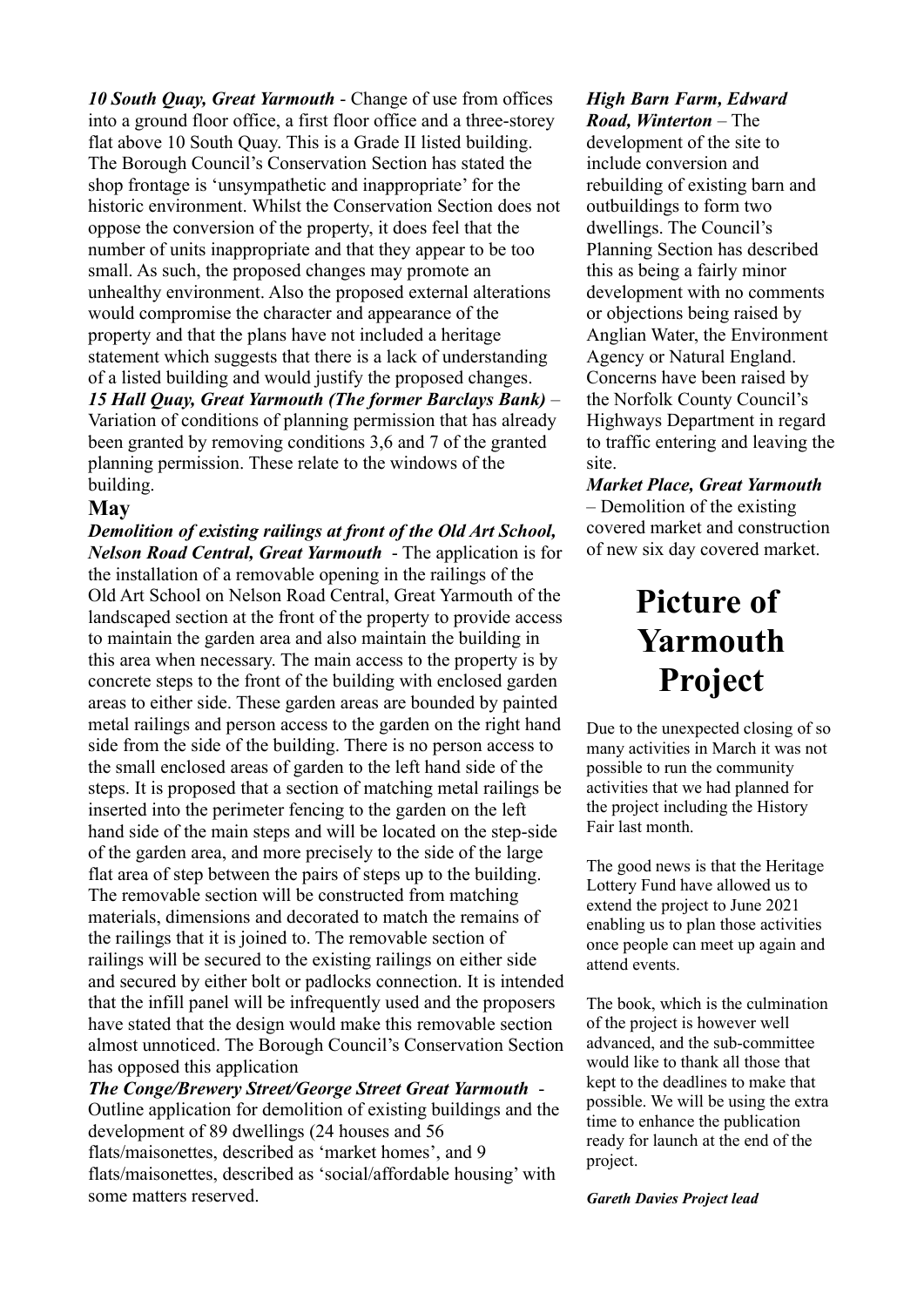### **Diane Bayfield - An appreciation**

Diane Bayfield ALA (Associate of the Librarians Association), was born Diane Gillingham on 1st May 1943, I think in Gorleston. She attended the Girls High school. She had a sister Sylvia.

She became a qualified Chartered Librarian at Great Yarmouth Library. At the time there was an option of doing a correspondence course instead of going to College and we think she did the former. She met her husband David who was a fellow member of staff at the library. She later became Reference and Local Studies Librarian. Her wide knowledge of Yarmouth and its history made her an excellent candidate for the post and she was also well versed in other subjects such as Arts and Crafts and Antiques, horticulture, cookery and needlework/knitting.

She was a member of the Archaeological society, at some point becoming the first female Chair of the Society, assisting many



researchers. She was a founder member of Grapevine, the talking newspaper with Rex Steadman. She belonged to the Recorded Music Circle. She was also a local magistrate.

After the birth of their son John she left the library. Later on, having moved back to Gorleston/Bradwell she took a position at Woodlands School as a teaching assistant and was also in a secretarial capacity. Sadly, her health deteriorated over the

years and she was eventually confined to a wheelchair.

Many people will remember Diane as a very intelligent lady of great knowledge, and compassion who quietly performed many acts of kindness.

*Stella Cordingley*

### **St Mary's Church, Southtown**

The present day St Mary's Church in Southtown was built in 1831 and is on the east side of Southtown Road. Now called a 'daughter church' of the Yarmouth Minster, it was constructed as a 'chapel of ease'. Costing £3,000 to build (the funding

being raised by voluntary subscriptions to which the Great Yarmouth Borough Council contributed £50), the church was designed by J J Scoles. The



foundation stone was laid on September 13, 1830 and the Church was consecrated on June 30, 1831 by Dr Henry Bathurst, who was at the time the Bishop of Norwich.

Built on land donated by Lord Anson, the building was finished under ten months. At its consecration, the Bishop of Norwich was met by Great Yarmouth's Mayor, Aldermen, Common Councilmen, Town Clerk and the building's architect. The sermon was preached by the Rev Thomas Crowes (who was the Church's first incumbent). The Rev Thomas Crowes was nominated as the Church's priest by Lord Anson and by a Mr William Barth, who was a resident of Southtown, and the Rev Thomas Crowes was then elected and appointed by the life Trustees and the several subscribers for building. His income was based upon pew-rents and the great and little tithes of South Town that were assigned to the impropriators and the vicar of Gorleston. St Mary's was not fully licensed until 1877 and did not become parochial until 1911. The church is a Grade II listed building and was listed in 1953.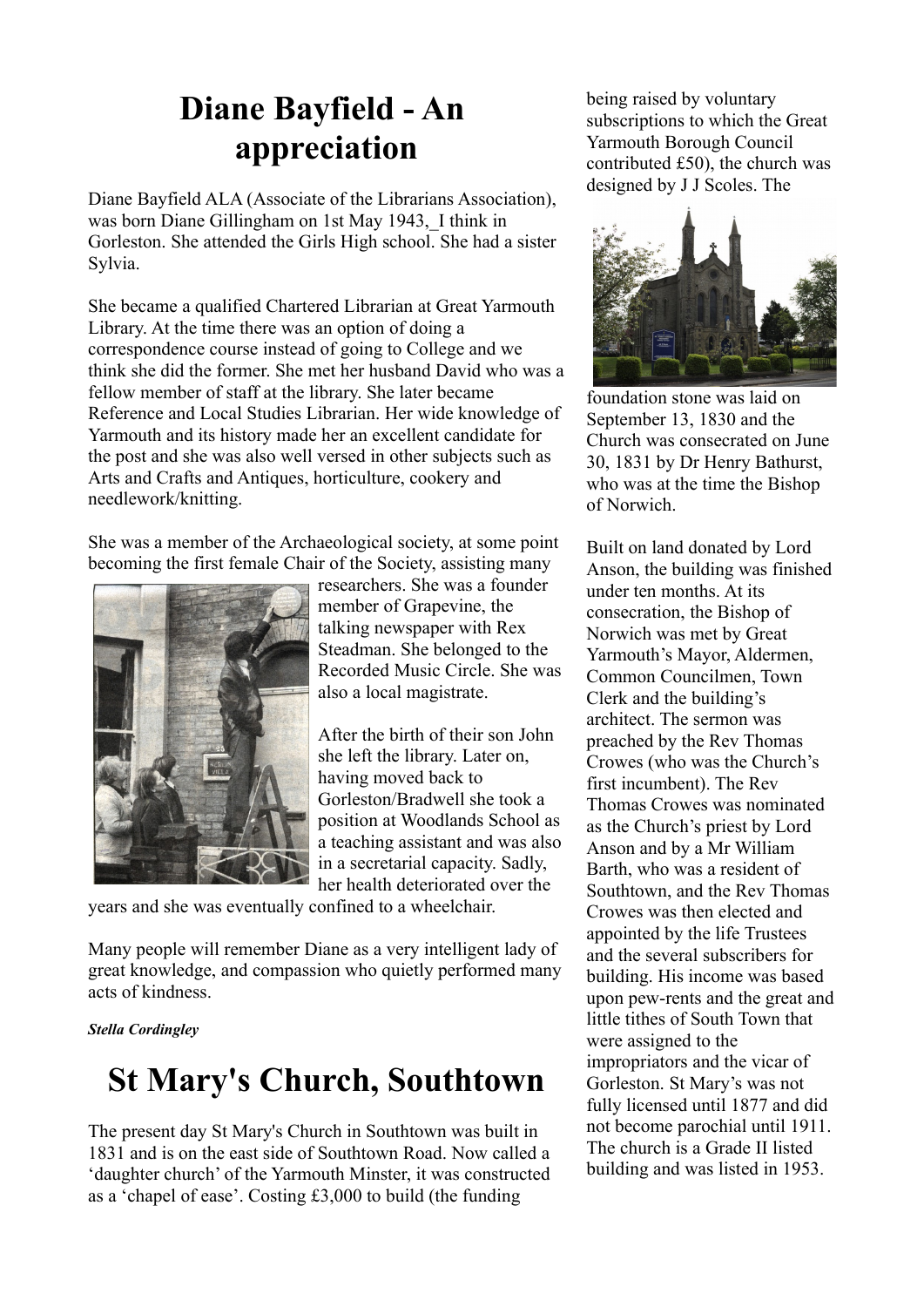Constructed with yellow brick and without a tower, it has five tall lancets (a lancet is a slender pointed window that first appeared in this country in Early English churches) north and south separated by flat buttresses rising to low parapets. The buttresses have knapped flint panels. It was extended in 1893



with the addition of vestries on either side the chancel. These were formally dedicated by the Bishop of Norwich in a special morning service, mainly attended by the local clergy. This service was described by the local newspapers

as being fully choral and in which the church's organ was supplemented by a small band. Inside the Church there was a Gallery, but this was removed just prior to the First World War. In 1925 a low narthex (this is normally a single-storey vestibule extending across the west end of a church) was added to the west wall of the building. There is also a shouldered pediment (originally a pediment was the end or part of a gable used to mark the presence of a roof but now term refers to a triangular embellishment over a window or frame) which is between pair of tall square pinnacles to main wall containing three stepped lancets, arched side doors and a wide gabled roof. The Chancel has twin lancets north and south and a blind east end. The pulpit in St Mary's, along with the altar, reredos (a reredos is a panel, which can be either carved or painted, and is located behind the alter), panelling, and the Litany desk were once in what was St Peter's Church (now the Greek Orthodox Church of St Spyridon) and were installed in St Mary's when St Peter's closed in 1964. There is also a memorial plaque listing the names of 95 worshippers of St Mary's who were killed in the First World War.

Associated with St Mary's Church was the St. Mary's (Southtown) Sunday Schools and Institute. The provision of such a Sunday School connected with St Mary's Church for



had been proposed for a number of years but work on its building kept being delayed. Fund raising was instigated by a number of people including the Rev. E. Whitehead, Churchwardens H Teasdel and G Dowey, Esqs, a Mr. and Mrs. F. Bowler and a

Ladies' Committee. The Norfolk Chronicle reported on Saturday 6th August 1881, that a, 'bazaar recently held at the Assembly-rooms in aid of the fund for erecting a suitable room for this school amounted to £131 17s. 0d. After payment of expenses about £100 will remain for the purpose in view...To carry out the proposed work additions to the fund are still needed, and will, it is hoped, be provided quickly. Any subscriptions on this account will gladly received the Rev. E.

Whitehead, Southtown'. A design was drawn up by Arthur S Hewitt and builders were invited in April 1884 to submit tenders for the construction of the building. The building was completed and opened by the Mayor of Great Yarmouth (W. Barnard, Esq) in September 1884. The opening was marked by a short service led by a Dr. Raven and further fund raising events, such as bazaars, were held to clear the cost of building the Sunday School.

Opinions about the design of the church have differed quite dramatically. Writing in Pevsner's 'Buildings of England: Norfolk 1: Norwich and North-East', Bill Wilson describes the building as being of a

'depressing design'. In contrast



 $\mathbf{t}$  to this, Simon Knott writing on the 'The Norfolk Churches web-site' describes the

building as being 'determinedly unecclesiological' and that to call the design as being depressing would be unfair. He goes on to state that it is 'robustly pre-Victorian' and as a Georgian church, it is 'a great curiosity in Norfolk' and when discussing St Peter's Church (now the St Spyridon Orthodox Church), which was also designed by J J Scoles, he describes St Mary's as being a 'charming church'. The Norfolk Heritage Explorer website describes the church as being a 'simple but elegant church' which 'was founded to serve the 'Parish of Gorleston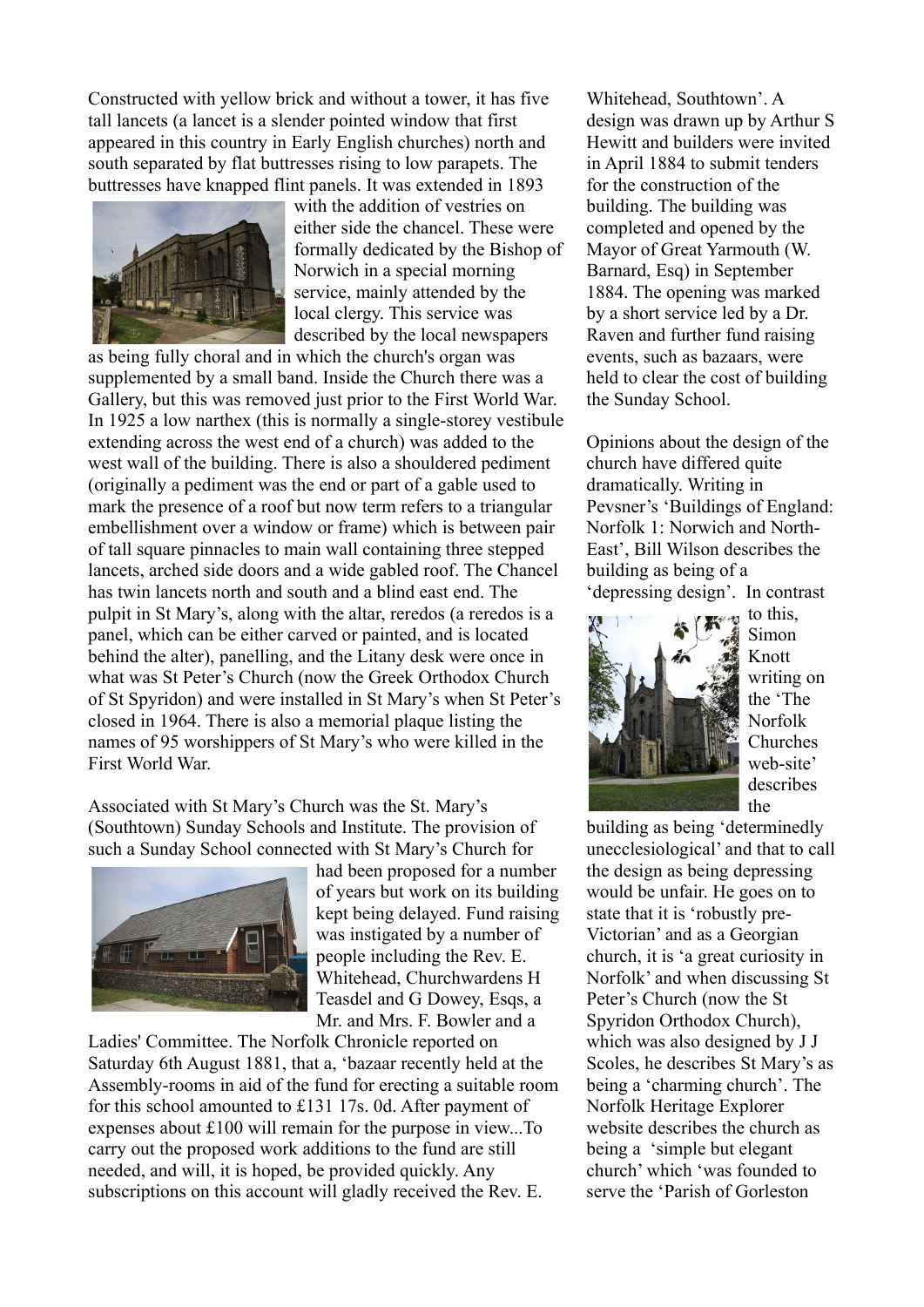with Southtown otherwise Little Yarmouth with West Town'. In 1846, it was described by W S Crowell in his book, 'The History and Antiquities of the County of Suffolk: Volume 1', as being 'a wretched example of modern church architecture'.

The present St Mary's Church was not the first church of that name in Southtown. Located on the western side of Southtown Road, roughly where the Thurlow Nunn car dealership is now and what was the site of the South Town Railway Station Goods yard. Built in the 13th Century, this church went into decline shortly after 1511, when the livings of Gorleston and Southtown were united. It was finally demolished in 1548 and its building materials were used as part of the repairs to the haven and piers of Great Yarmouth. In 1809 an inscription stone was found in a wall adjoining the stables of the Bear Inn.

### **St Spiridon's Church (formerly St Peter's Church)**

St Peter's Church, which is now the Greek Orthodox church of St Spiridon, was built between 1831 and 1833, and is located on the corner of Deneside and St Peter's Road. It is a Grade II



Listed Building and was first listed in 1953. The cost of its construction came to £7,735 and it was one of the churches whose construction was financed by a Parliamentary Grant (and so were sometimes

referred to as a "Parliamentary Grant" church or as either as a "Commissioners' Church" or a "Waterloo Church" and sometimes as a "Million Act Church"). These were a Church of England churches built with money provided by Parliament under either the Church Building Act of 1818 or the subsequent Act of 1824. As well as providing the funding the 1818 Act set up the Church Building Commission which was to administer the funding. The 1824 Act provided further funding. As well as providing the funding for the construction of new churches, the Commission was also able to divide and sub-divide parishes as well as to provide endowments. The Commission Building Commission continued in its role until 1 January 1857 when it was amalgamated into the Ecclesiastical Commission. The Commission was able to fund either the full cost of the new churches construction or it could partially fund it where some funding had already been raised within the locality of the new church. In all, 612 new churches were constructed with these

grants and were predominately built in the then new industrial towns and cities.

The church was designed by J J Scoles, who also designed St Mary's Catholic church on Regent Road and St Mary's C of E Church on Southtown Road. Described in Pevsner's "The Buildings of England – Norfolk 1: Norwich and North-East" as being 'uncommonly dull' (Bill Wilson, who updated this volume of Pevsner's "The Buildings of England", can be described as not being an admirer of the work of J J Scoles, at least of that found in Great Yarmouth - he did not like St Mary's in Southtown either).

The church is built with yellow



brick. The west tower was built in two

stages and originally had pinnacles which were removed in 1860 as they were thought to be dangerous.

The aisle windows, complete with rounded clerestory lancets. were described as 'tedious'. The north and south chancels, designed by Charles Kemp, were added in 1899. The font, added in 1907, was described as being 'odd looking'. Writing on the Norfolk Churches website, Simon Knott describes the church of St Peter as having a 'jaunty character' arising from the fact that he considered it to be a Georgian church (George VI died in 1830) and that it was built prior to the houses that now surround it. Simon Knott goes on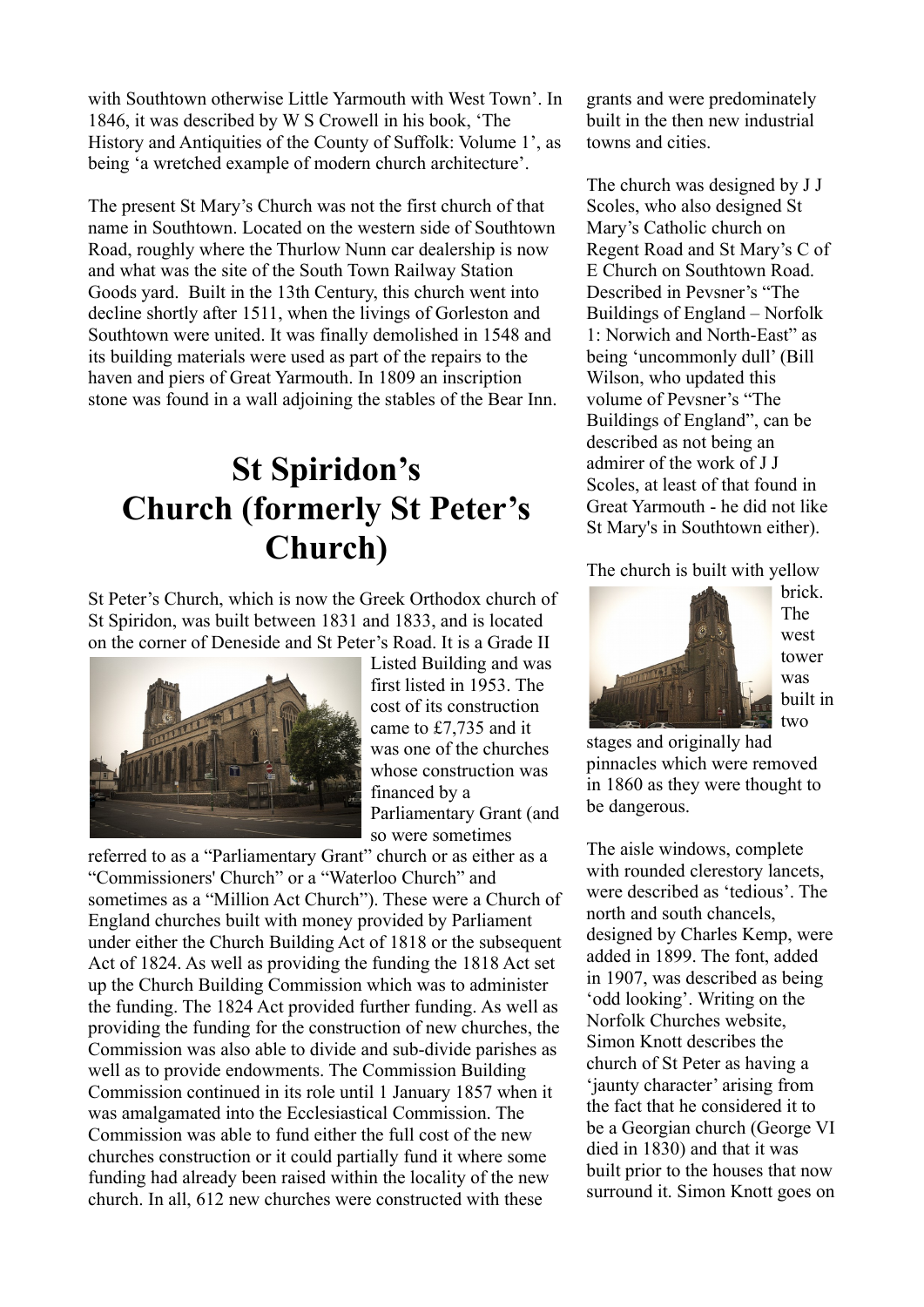to describe St Peter's as being, 'not a wide church' and that 'the aisles seem perfunctory' as they 'were intended to accommodate a gallery, which runs around three sides of the interior'. As such it was built prior to the Oxford Movement and that it was intended to be a preaching house. In Knott's opinion, 'the starkness of the building was ameliorated somewhat by the insertion of some very good glass, some by the Kempe workshop'.

Adverts were place in the local press during March 1831 asking

for tenders to build either the whole of the building or parts. Potential bidders of the work were able to view the Plans and Specifications at either the office of a Mr Green in Regent Street, Great Yarmouth from the 28th March to the 9th April, and



at the London office of J J Scoles from the 11th to the 23rd April, 1831. The Tenders to do part of or the whole of the work



had to be delivered to the office of J J Scoles, sealed and addressed to "His Majesty's Commissioners for Building New Churches", with the and residences the Parties, and their sureties endorsed thereon, on or before the 25th April, 1831. Contractors sending Tenders for the whole of the Works were asked to state the amount of each trade, and what works they are disposed to undertake separately.

Each tender had to include a detail of the prices and it was stated that the Commissioners would not necessary accept any of the tenders. On Christmas Eve, 1833, an Altar Piece was presented to St Peter's church by a Col. Mason and was a copy of the "Descent from the Cross" by Reubens, and was onefourth the size of the original. The local press described it as being 'highly creditable' and that 'it *(is a)* matter of regret, that such subjects do not necessarily occupy a place in every Church or Chapel in the Establishment'. In 1857, the organ was built and installed by Messrs. Bishop and Starr which cost £400. In 1876, the four dial clock was added to the church tower.

In 1905 an appeal for funds to renovate the church was made in the local press. In a letter to the Eastern Daily Press, W Thorpe-Goodrich, the incumbent of St Peter's, wrote that "It is proposed in the early months of next year to renovate St. Peter's Church. Of the £1200 required somewhat less than £900 has been promised. The remaining £300 we are desirous of obtaining as much of as possible before the old order yieldeth to the new". Early in 1906 a faculty was applied for to undertake the work that was thought was needed. It was put forward that it was considered that the existing seating, heating, and lighting arrangements and the position of the organ were inconvenient. To remedy this it was proposed that the north and south galleries, pulpit, and seats in the church be removed and to thoroughly clean the church throughout, making good the windows, floors, and walls where necessary, and to fill in the open archway at the west end with glass, and renew the windows in the tower; that the new seating, choir stalls and pulpit be made of new oak; that a new heating system be installed as well as new gas lighting; That the organ be relocated from the west gallery to the east end of the south aisle; and that a choir vestry be built at the east end of the north aisle. The cost of the works increased to £1500 and that £990 had been subscribed or promised.

Another faculty to make alterations to the church was made at a sitting of Norwich Consistory Court was held in July, 1933. It was proposed at this Consistory Court, that part of the ground on the west and south of the church given to the Borough Council and that the iron railings surrounding the church be removed and replaced by a flint-faced wall with coping and spike rail and a privet hedge behind it. The projected cost was £295 and that the Council would pay £220 towards this and that St. Peter's Church Council would pay the remaining £75.

In 1942, the Parish Church of St Nicholas was bombed and nearly destroyed by fire. Whilst St Nicholas was being rebuilt,and before to its re-consecration in 1961, the Church of England temporarily used St Peter's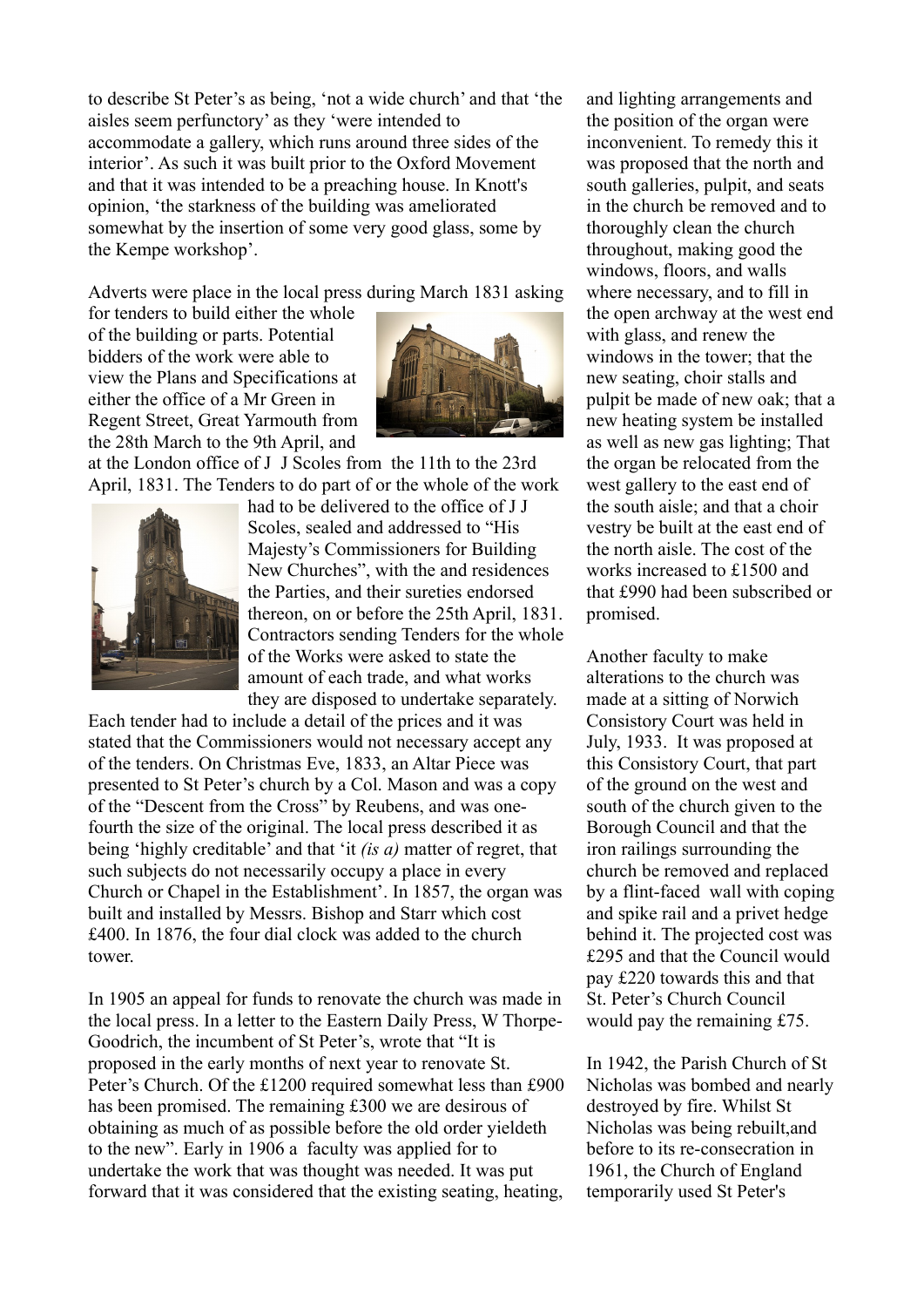Church as the parish church for Great Yarmouth. After St Nicholas came back into use, attendance at St Peter's had by the early 1960s declined. In 1963, St Peter's was given to Great Yarmouth's Greek community (there has been a Greek community living in Great Yarmouth since the 1940s) and some timber reredos and other furnishings being added after 1964. In April 1983 it was formally dedicated as a Greek Orthodox church and re-named St Spyridon. In June 2013 the Greek community using St Spyridon's church, with the support of English Heritage, started a 10 year plan to carry out much needed restoration work that would almost return the Church to something akin to its original condition. By January 2014, the first phase of the restoration had been completed at a cost of £150,000. This included the repairs to the tower and the clock. This programme of restoration is ongoing.

### **Buildings at Risk in Great Yarmouth**

The following buildings in the Borough of Great Yarmouth are on Historic England's Buildings at Risk Register:

*Great Yarmouth Town Walls, Great Yarmouth* – The Town Walls have been designated as a scheduled monument. The Town Walls condition has been described as being very bad. However, the Borough Council has secured a Historic England Heritage at Risk Repair Grant to support a phased programme of repairs. These repairs started in Summer 2018 and are due to finish in Spring 2021.

*Medieval vaults under, 50-56, Howard Street South, Great Yarmouth* – Like the Town Walls, these have been designated as being a scheduled monument and the vaults condition has been described as being poor. The vaults at risk because of water penetration, condensation and the condition of existing shoring.

*The Winter Gardens', Marine Parade, Great Yarmouth* - A Listed Building Grade II\*. Like the Vaults in Howard Street



South, its condition is stated as being poor. Built with Cast iron components which are corroding because of excess moisture leaking into the structure. It is located within the conservation area that includes the seafront.

Built on a cruciform plan, with lantern over crossing. Various options for its restoration have been put forward in the recent past which including a bid for National Lottery Heritage Fund grants.

*Church of St Peter and St Paul, Church Road, Burgh Castle, Great Yarmouth* – A grade II\* listed Place of Worship, this parish church has a late 11th Century west tower and a 13th Century nave. The chancel was re-modelled in the 15th Century and the North aisle was 'restored' in 1847. Built with flint and some brick, it has ashlar dressings and a slate roof. Urgent structural work is needed to be done to the tower, south aisle roof and chancel gable. Some repairs have been carried out. Its condition has been described as being very bad and that there is an immediate risk of further rapid deterioration or loss of fabric. As yet no solution has been agreed.

*Barn at Hall Farm, Hemsby* – An early 14th century timberframed barn Grade 1 listed building. Damage caused by a storm. Repair works are being carried out.

*Church of St Peter, Dene Side, Great Yarmouth* – South Asle roof is in a poor condition. Repairs are being carried out.

*Church of St Mary, Black Street, Martham* – A grade I listed building, west tower dates from the late 14th Century whilst the nave and aisles are mid 15th Century. A chancel was built between 1456 and 1469. This was demolished and rebuilt between 1855 and 1861. At the same time the rest of the church was restored. The condition of the building has been described as being very bad. The nave has defective roofing. A National Lottery Heritage Fund Grants for Places of Worship grant was accepted 2017 and the repair